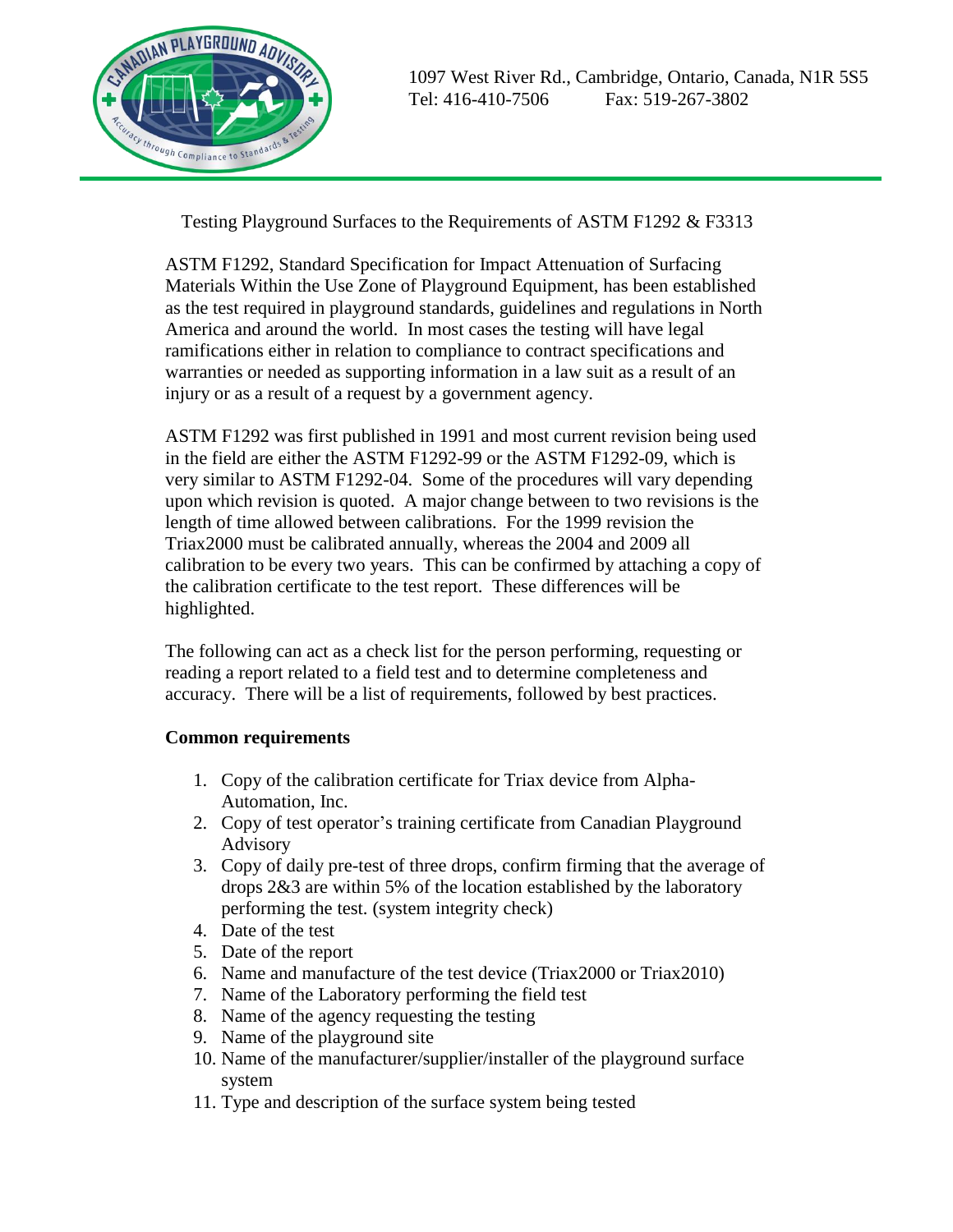

- 12. Description or picture of the each play structure and use zone
- 13. Determine the use zone for each piece of playground equipment and comment
- 14. Location and description of each drop test location
- 15. Depth of the surface system being tested
- 16. Drop height for the test as stipulated by the owner operator prior to purchase
- 17. Determine and record the ambient air temperature
- 18. Determine and record the temperature of the playground surface system
	- o ASTM F1292-99  $\frac{1}{2}$ " depth or no more than 6" within the system
	- $\circ$  ASTM F1292-04 or 09 1" depth or 50% of the depth of the system
- 19. Determine a minimum of three of the most adverse impact attenuating portions of
	- o ASTM F1292-99 each surface system in the playground
	- o ASTM F1292-04 or 09 each play structure
- 20. Determine and the record the location of any fasteners, gaps, or partitions
- 21. Physically measure and record the drop height for each drop test location
- 22. Measure and record the velocity of each drop and ensure it is  $\pm 0.5$  ft/sec from the theoretical.
- 23. Establish the Triax2000 or Triax2010 in a stable manner to ensure that the 3 drops can be performed from the same drop height to the same test point each time
- 24. Perform each drop within 1.5 minutes  $\pm$  30 seconds and record the Gmax and HIC for each drop.
- 25. Average, respectively the Gmax and HIC for drops 2 & 3 and record these values as the Gmax and HIC for the drop location
- 26. Name of the person performing the test, training certificate # and signature

## **Additional requirements of ASTM F1292-04, 09, 13, 17**

- 1. For loose-fill materials that support compression and interfere with the impact of the headform with the surface system, compact the surface by dropping a 10" x 10" square hand tamper 4 times from  $24" \pm 1"$
- 2. Ensure the angle at the point of impact does not exceed 10 degrees
- 3. Statement as to whether or not the test sites conformed to the performance specifications of ASTM F1292 or the relevant contract if known.